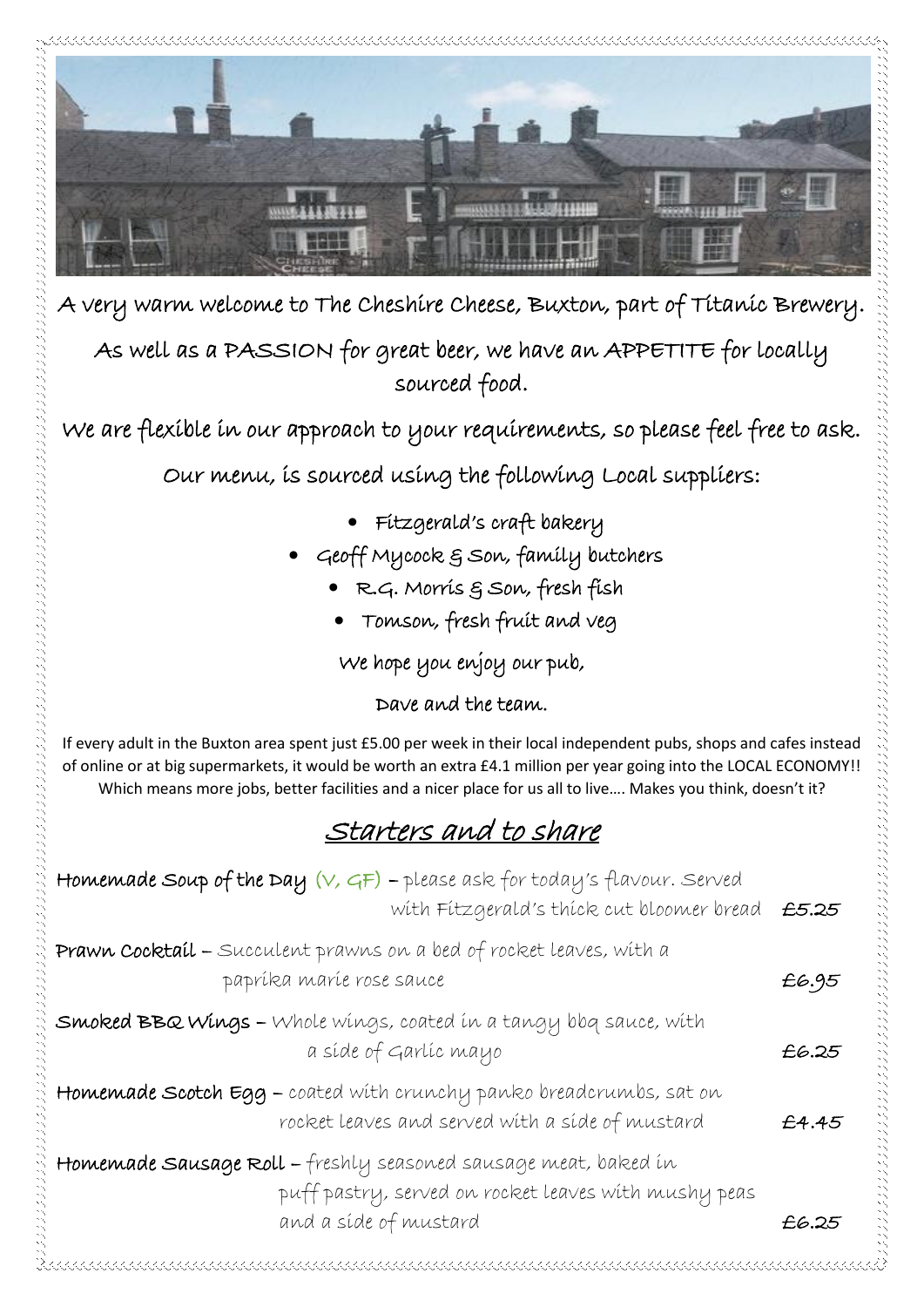## Mains

| <b>Sausages &amp; Mash –</b> Trío of our butcher's own sausages on creamed mashed potatoes<br>and rích red wine and onion gravy (ask for today's flavour)                                                      | £11.95                 |
|----------------------------------------------------------------------------------------------------------------------------------------------------------------------------------------------------------------|------------------------|
| <b>Penne Pesto (VE) –</b> Gluten free penne pasta tossed in basil pesto, chopped cherry tomatoes<br>§ olíves with a síde of garlíc cíabatta (GF on request)                                                    | £11.50                 |
| <b>Fish and Chips –</b> In our own Titanic ale batter with chunky chips and your<br>choice of garden or mushy peas<br>40Z £8.95                                                                                | 80Z <del>£</del> 12.95 |
| <b>Homemade Beef Lasagne –</b> Layers of seasoned bolognaise, topped with mozzarella,<br>accompaníed by a generous síde salad and garlíc cíabatta                                                              | £11.95                 |
| <b>Homemade Vegetable Lasagne (V) –</b> layered chunky vegetables, ín a rích tomato sauce,<br>accompaníed by a generous síde salad and garlíc cíabatta                                                         | £11.95                 |
| <b>Lamb's Liver § Bacon -</b> Sautéed with sliced onion, finished with a rich red wine gravy<br>on a bed of creamed mashed potatoes, with a side of peas                                                       | £12.95                 |
| <b>Homemade Steak Píe –</b> Succulent butcher's díced steak, cooked ín Títaníc Captaín Smíths<br>ale gravy with a puff pastry líd. Served with your choice of mash or<br>chunky chíps and a síde of mushy peas | £12.95                 |
| <b>Wholetail Scampi –</b> Served with chunky chips and your choice of garden or mushy peas                                                                                                                     | £12.25                 |
| <b>Ham, Egg and Chips –</b> Hand carved roasted ham with two fried eggs, chunky chips<br>and garden peas                                                                                                       | £11.95                 |

### Burgers

Our burgers, are served in a toasted brioche bun, with rocket leaves and sliced tomato, topped with a beer battered onion ring, with skin on fries and house slaw.

| <b>Titanic Burger –</b> 80z handmade patty, Smoked streaky bacon, mature cheddar                              | £12.95 |
|---------------------------------------------------------------------------------------------------------------|--------|
| <b>Falafel &amp; Spinach Burger (VE) –</b> topped with smoked vegan cheese                                    | £12.95 |
| <b>Black &amp; Blue Burger -</b> 80z handmade patty, smoked streaky bacon, black pudding, stilton $\pm$ 12.95 |        |
| Cajun Burger - Spíced chícken breast, tomato salsa, mature cheddar                                            | £13.50 |

Salads

Greek Salad – Feta cheese, cherry tomatoes, red onion, cucumber, peppers and olives, tossed with leaves in an olive oil dressing **E10.25** 

Smoked Bacon & Chicken Salad - Shredded chicken & smoked bacon bound in mayonnaise, on mixed leaves & cherry tomatoes, finished with a drizzle of sweet chilli sauce **E11.95**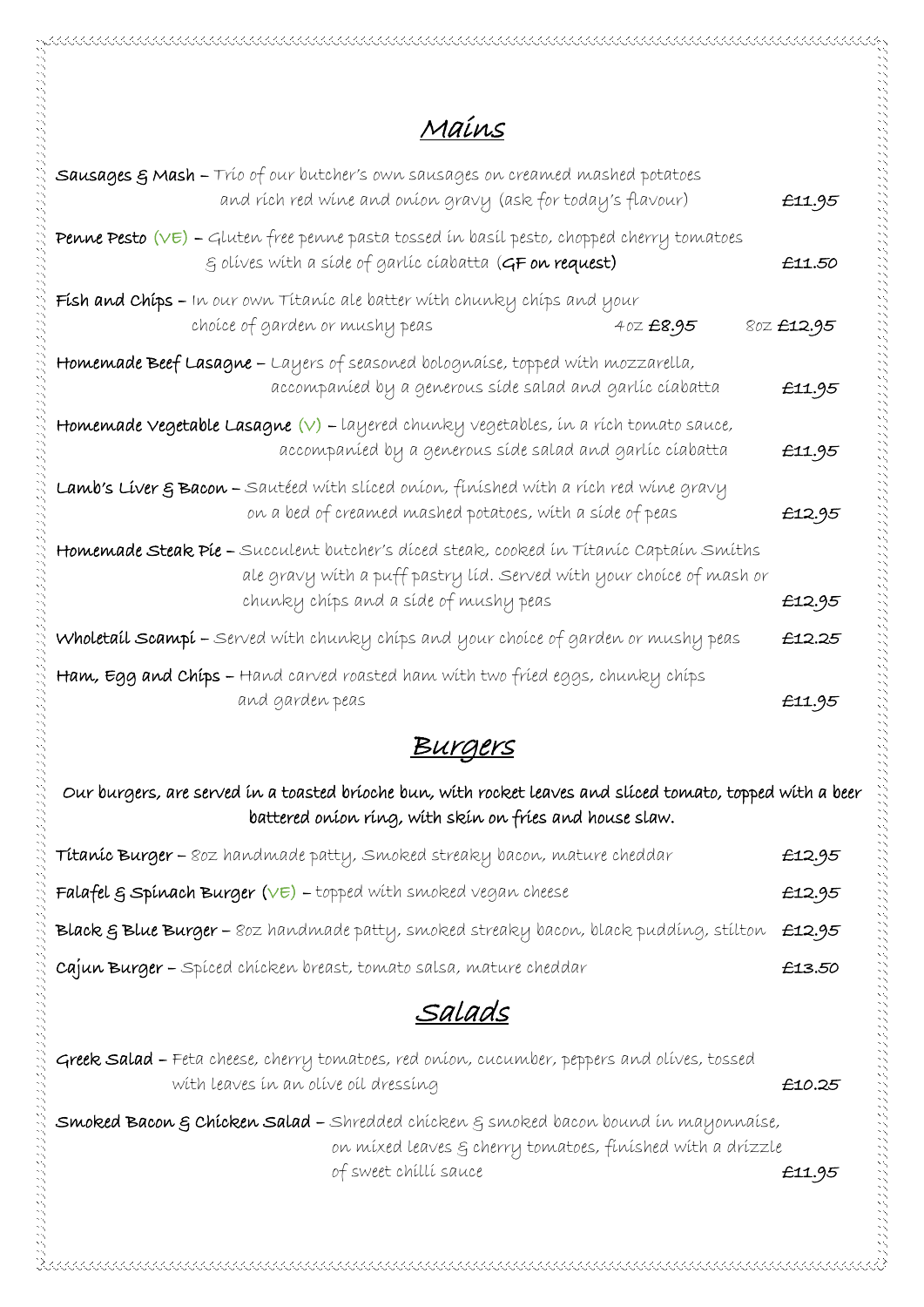Side Orders

 $\mathcal{A}\otimes\mathcal{A}\otimes\mathcal{A}\otimes\mathcal{A}\otimes\mathcal{A}\otimes\mathcal{A}\otimes\mathcal{A}\otimes\mathcal{A}\otimes\mathcal{A}\otimes\mathcal{A}\otimes\mathcal{A}\otimes\mathcal{A}\otimes\mathcal{A}\otimes\mathcal{A}\otimes\mathcal{A}\otimes\mathcal{A}\otimes\mathcal{A}\otimes\mathcal{A}\otimes\mathcal{A}\otimes\mathcal{A}\otimes\mathcal{A}\otimes\mathcal{A}\otimes\mathcal{A}\otimes\mathcal{A}\otimes\mathcal{A}\otimes\mathcal{A}\otimes\mathcal{A}\otimes\mathcal{$ 

| Chunky Chíps -                     | £3.50 |
|------------------------------------|-------|
| Cheesy Chips -                     | £4.00 |
| Skín on Fríes -                    | £3.50 |
| Titanic Ale Battered Onion Rings - | £3.95 |
| Síde Salad –                       | £3.25 |
| Garlíc Cíabatta –                  | £4.25 |
| Cheesy Carlíc Cíabatta –           | £4.95 |
| Bloomer Bread $\xi$ Butter -       | £1.50 |

#### Sandwiches

## (Served Monday to Saturday 12 noon – 5pm)

| On farmhouse loaf with Real Crisps and House slaw |       |  |
|---------------------------------------------------|-------|--|
| Good old Chip Butty -                             | £5.25 |  |
| Ham, Mature Cheddar § Píckle –                    | £6.45 |  |
| Chícken, Bacon & Mayo -                           | £6.75 |  |
| Bacon, Brie & Cranberry -                         | £6.95 |  |
| Títanís Ale Battered Físh Goujon -                | £7.25 |  |
| Phíllí Cheesesteak –                              | £7.95 |  |
| upgrade your Sandwich:                            |       |  |
| Add Chunky Chíps / Skín on Fríes -                | £3.00 |  |
| Add a bowl of today's Soup -                      | £3.30 |  |

#### Roast Sunday Lunch (12 noon to 6pm)

(Every Sunday and Bank Holiday Monday)

 Choose from three locally sourced meats, fresh vegetables, roast potatoes, Yorkshire pudding and lashings of gravy **E12.95 or two for £20**